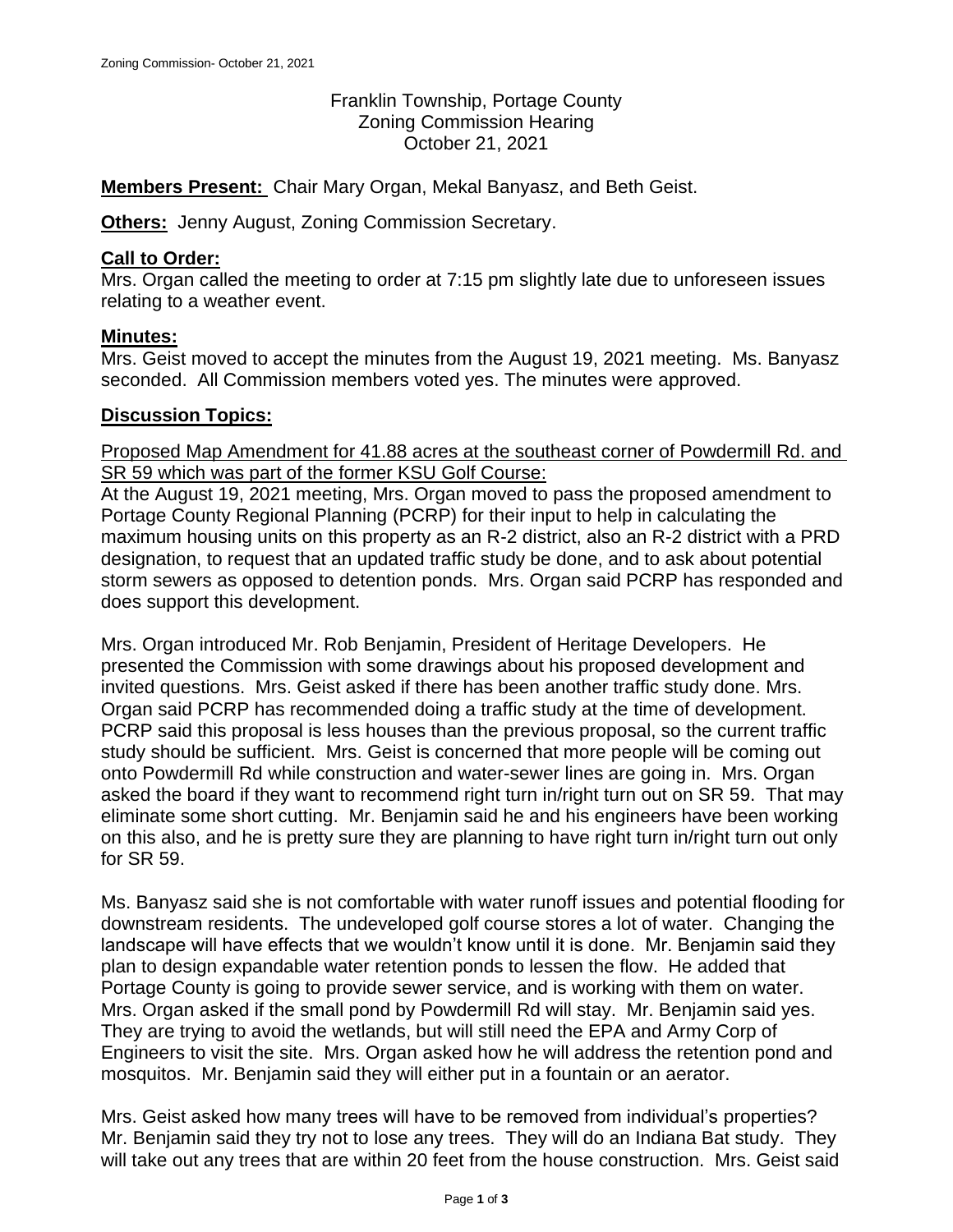PCRP said there was the potential of a yield of 200 homes. Is there any possibility of adding more homes to the current plan of 84? Mr. Benjamin said no, they have no plans to expand.

Mrs. Geist said in a prior meeting there had been talk about three different developers interested in contracting to build here. She does not want to see all of the houses look identical. Mr. Benjamin said there are "HOA Lookalike Clauses" to prevent them from looking the same. Their plan is to have a variety of plans, color palettes etc.

Ms. Banyasz asked if the price points are still the same as discussed in the last meeting. Mr. Benjamin said yes. She then asked if there will be any starter homes in the development. He doesn't anticipate any starter homes. Most will range between \$375,000 and \$425,000. Mrs. Geist asked if people can have the option to buy two parcels so they can have a bigger yard. Mr. Benjamin said he has heard that it happens sometimes. Mrs. Organ asked if the size of house as compared to the lot size are all per code. Mr. Benjamin said they tried to design this so no variances would be needed. He added that there may be one property that sits close to the setback line.

# Public Comment

Mrs. Organ opened the meeting up to public comment and reminded the public guests to address all comments and questions to the commission, not the developers.

Mr. Tom Clapper of 5699 Powdermill Road said he is speaking for a lot of people that are not able to attend. There was miscommunication between himself and Jenny about PCRP recommendations, and as a result, he did not walk the neighborhood to let the neighbors know this was going to be discussed. There are a lot of people that may have had something to say, and he doesn't think it is fair to move forward on this tonight. Also, he asked if there will be sidewalks on Powdermill and SR 59. Mr. Benjamin said there are plans to put sidewalks internally within the development. Mr. Clapper said he likes this proposal and it is quality work. He thinks the lots have been reduced down a lot. Mrs. Organ said they are discussing smaller lot size for R2 so they can move towards a Planned Unit Development, which allows for smaller lot sizes, and frees up land for walking trails and open space. Mr. Clapper said the water issues are serious and need to be looked at closely.

Mr. Merle Laney of 5440 Powdermill Rd. said he does not want to see the code changed to multi family. He wants it left as single family. He bought in Franklin Township because they have stiffer codes. The water problem can be changed but never cured.

Mrs. Geist moved to recommend to the Board of Trustees to approve the zoning request from C-1/R-1 to R-2, with a second from Ms. Banyasz. Mrs. Geist and Ms. Banyasz voted no, and Mrs. Organ voted yes. The Zoning Commission does not recommend the zoning amendment to the Trustees.

# Proposed Map Amendment for 5.264 acres on Powdermill Road of the former KSU Golf Course:

At the August 19, 2021 meeting, Mrs. Organ moved to pass the proposed amendment to Portage County Regional Planning for their input. Unfortunately, somehow this topic did not get on the PCRPC agenda and they will not be able to discuss it until their November meeting. Mrs. Organ moved to continue this discussion until the next meeting. Beth Geist seconded the motion. All voted yes.